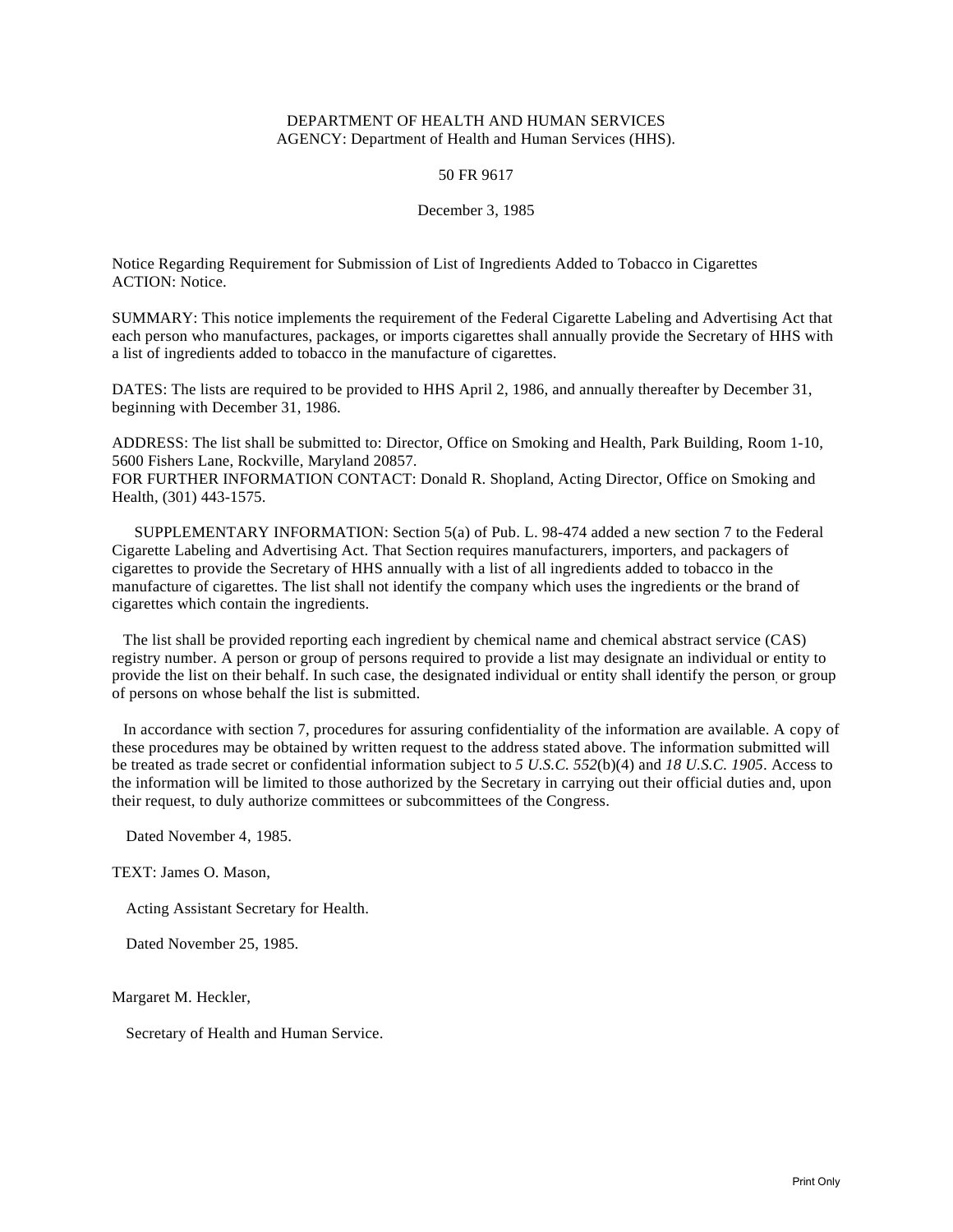Guidelines To Control and Protect Documents That Contain Privileged Information Obtained in Accordance With Sec. 5(a) of Pub. L. 98-474

### 1. Purpose

This guide establishes minimum requirements to control and protect those documents that contain privileged information. Its objective is to establish individual responsibility for the accountability and protection of privileged information provided to the Secretary, Department of Health and Human Services, specifically that information on the ingredients added to tobacco in the manufacture of cigarettes as called for under Pub. L. 98-474. This document is directed at setting forth specific conditions governing access to privileged information, including trade secret data.

### 2. Policy

The Department of Health and Human Services recognizes that trust placed in it under the requirements of the Federal Statutes with respect to safeguarding privileged information. Employees of the Department of Health and Human Services shall take such action as may be necessary to preclude a breach of this trust. Privileged information shall be released only to employees of the Department as described herein, unless otherwise authorized by law or by the source of the information. Any Freedom of Information Act request for information obtained by the Department under section 5(a) of Pub. L. 98-474 shall be referred to the Freedom of Information Officer of the Public Health Service. In accordance with the provisions of *5 U.S.C. 552*(b)(3) and 552(b)(4), *18 U.S.C. 1905*, section 7(b)(2)(A) of Pub. L. 98-474, and 42 CFR 5.71, the Freedom of Information Officer shall deny any such requests. Any request for such information that is not submitted under the Freedom of Information Act shall be referred to the Director of the Officer on Smoking and Health. With the exception of duly authorized request by a committee or subcommittee of Congress made in accordance with section 7(b)(2)(B) of Pub. L. 98-474, any such request shall be denied.

### 3. Statutory Requirements

Statutory requirements for safeguarding privileged information entrusted to the Department of Health and Human Services are contained in the following:

- a. Section 7(b)(2)(A) of the Federal Cigarette Labeling and Advertising Act.
- b. Section 1905, Title 18 U.S.C. Crimes and Criminal Procedure (18 U.S.C. 1905).
- c. Section 552(b)(4), Title 5, U.S.C.

### 4. Definitions

- a. Document Control Officer. That individual who has been designated in writing as having the responsibility for the organization's secret document control. The Document Control Officer shall be the Director, Office on Smoking and Health.
- b. Privileged Information. As used in this Guide, privileged information refers to(i) any information provided to the Department of Health and Human Services in accordance with section 7 of the Federal Cigarette Labeling and Advertising Act, as added by section 5(a) of Pub. L. 98-474, the Comprehensive Smoking Education Act, and (ii) any other materials derived from the information provided.
- c. Secure Files Area. A room of rooms that are locked during non-duty hours.
- d. Secure Files Containers. Any equipment that is locked when unattended and that cannot be hand carred (e.g., Power Files and Lektrievers, filing cabinets and shelf units, credenzas, desk pedestals, etc.).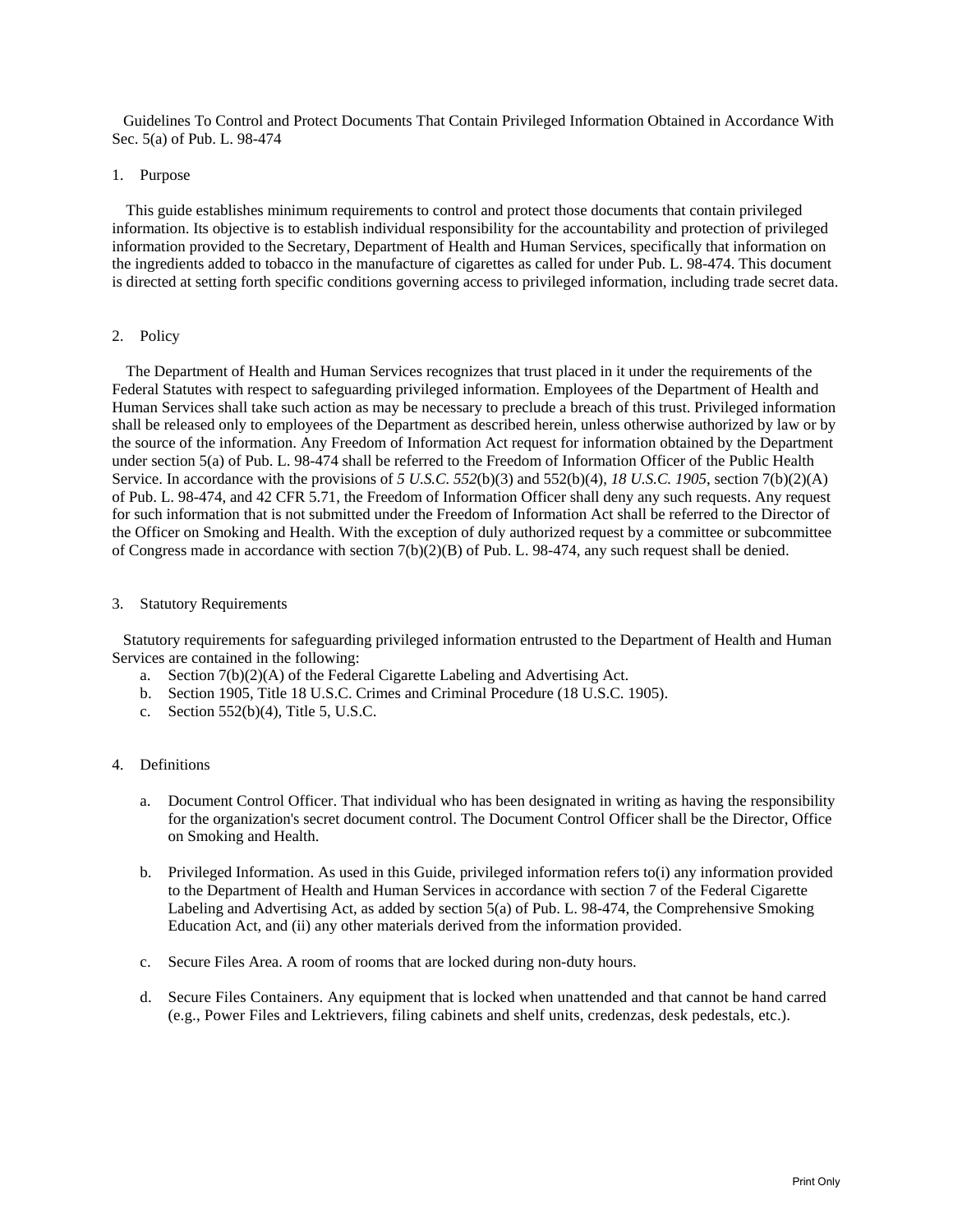# 5. Responsibilities

The Director, Office of Smoking and Health shall:

- (1) Advise, in writing, appropriate constituent units of the Department of Health and Human Services of the action they must take in order that the provisions of this Guide will be met.
- (2) Maintain and verify the operation of an effective document control system.
- (3) Assure adherence to the requirements established by this guide.
- (4) Investigate reports of overdue documents.
- 6. Persons Authorized to Have Access to Privileged Information

The following may be granted access to privileged information under the conditions specified.

- a. Department Employees. Upon authorization from the Director of the Office on Smoking and Health in the form of Attachment C, regular or special employees of the Department are permitted access to information needed in the performance of their official duties. Any employee permitted such access shall, prior to receiving privileged information, read and execute a Commitment to Protect Confidential Information, in the form of Attachment A.
- b. In accordance with the provisions set forth in section 7 of the Federal Cigarette Labeling and Advertising Act, as added by Pub. L. 98-474, the Department will make available the list submitted under that Act to a committee or subcommittee of Congress upon a duly authorized request by such committee or subcommittee and shall, at the same time, notify the person who provided the list of such request. Such notice shall be in writing, and the Department will take reasonable measures to ensure that the notice is transmitted to such person as promptly as possible.

Users of files containing privileged information are responsible for complying with established procedures of accountability as prescribed by the Document Control Officer and for protecting borrowed files in accordance with this Guide.

7. Document Accountability

Persons accessing privileged information shall present to the Document Control Office appropriate authorization as indicated by attachment "C" of this Guide, an executed Commitment to Protect Confidential Information in the form of Attachment A, and an acceptable means of personal identification.

- a. Charge-Outs. When privileged information documents are charged out, the signature of the recipient will be obtained on a receipt bearing the document number and other identifying information. The receipt shall be in the form of Attachment B. RESPONSIBILITY FOR THE FILE REMAINS WITH THE PERSON WHOSE NAME APPEARS ON THE RECEIPT. Receipts shall be kept current so that the document can be readily located.
- b. Control Followup and Verification of Locations. The Document Control Officer shall require the return of each document at the conclusion of the period stipulated on the receipt. If use of the document is necessary for an additional period, the Director will prepare a new authorization in the form of Attachment C and the employee will sign a new receipt in the form of Attachment B.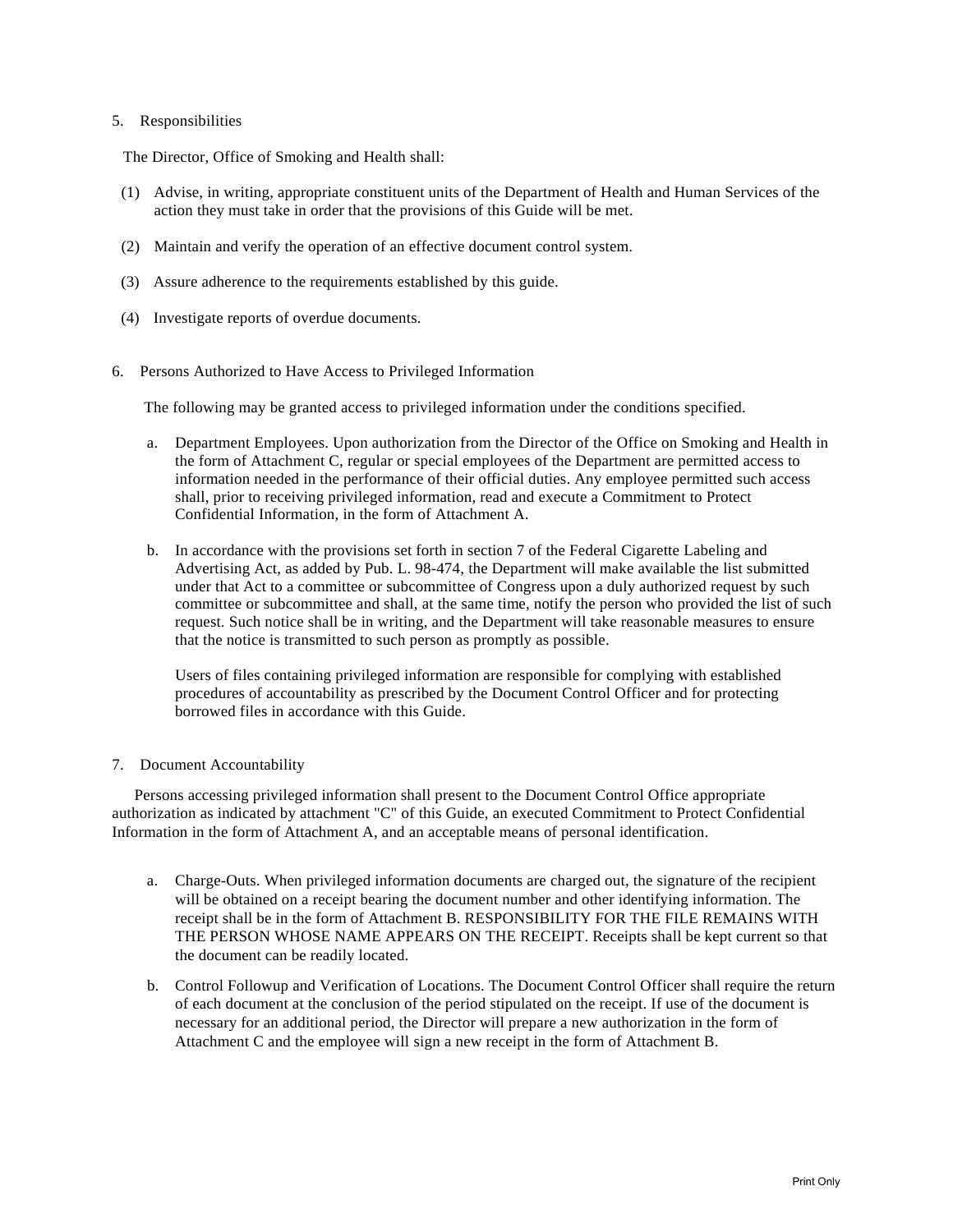- c. Report of Lost Documents. The Director, Office on Smoking and Health shall immediately be notified in writing when privileged information files cannot be located after a search has been made. The notification shall include:
	- (1) The identification and description of each missing file,
	- (2) The name and organizational location of the individual to whom the files were last charged,
	- and (3) A summary of the efforts that have been made to locate the missing file.

## 8. Document Protection

Document protection shall include the following:

- a. During Working Hours. When not in actual use by an authorized employee, privileged information shall be protected by using the protective measures required for non-working hours.
- b. During Non-Working Hours. All privileged information must be locked in an approved secure files area or in an approved secure files container during non-working hours.

### 9. Transfer of Privileged Information

Method of Transmission. The preferred method is person to person transmission. When this is not practicable, the privileged information is to be sent through the U.S. Registered Mail system, unless a written exception has been obtained on an individual basis from the Director, Office on Smoking and Health.

#### 10. Document Reproduction

Privileged information documents will be reproduced only as required in the performance of official business, and only by the Director, Office on Smoking and Health.

#### 11. Document Disposition

The documents provided to the Department in accordance with Section 7, of the Federal Cigarette Labeling and Advertising Act, as added by section 5(a) of Pub. L. 98-474, the Comprehensive Smoking Education Act shall be maintained in accordance with the Office of the Assistant Secretary for Health, Public Health Service Records Control Schedule, section 3, Special Staff Programs.

### 12. Violation

The loss or misuse of privileged information may seriously hamper the Department of Health and Human Services in the conduct of its mission. Employees failing to comply to with the provisions of this Guide or of established control systems are subject to action commensurate with the seriousness of the violation,-including disciplinary action and criminal penalties under *18 U.S.C. 1905*.

Attachment A -- Commitment To Protect Confidential Information on the Ingredients Added to Tobacco in the Manufacture of Cigarettes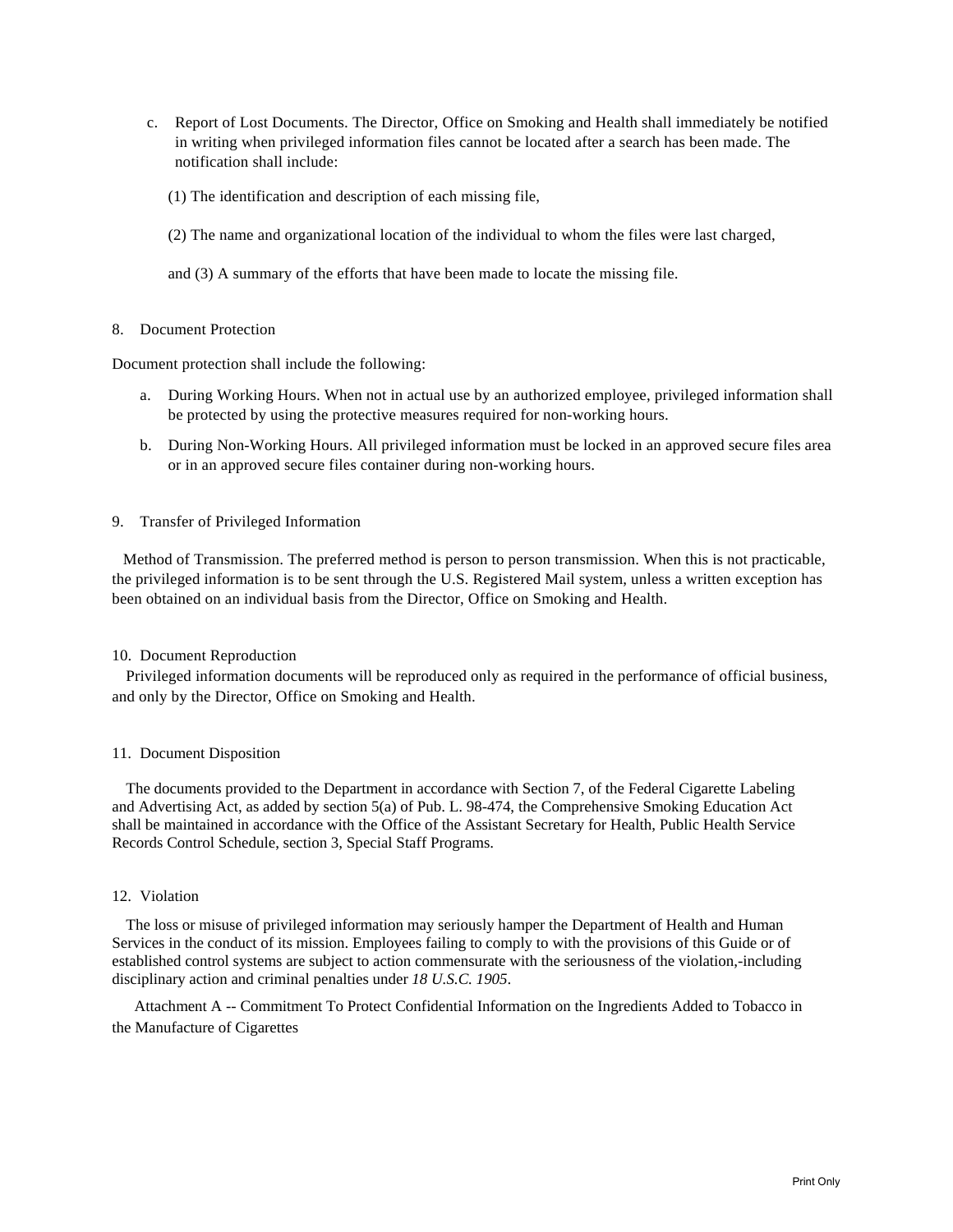Whereas access to confidential information in the files of the Public Health Service is required in the performance of official duties, I XXXXXX, on this XX day of XXXX 19 X, hereby agree that I shall not further release, publish, copy, or disclose such information, and that I shall protect such information in accordance with the provisions of 18 *U.S.C. 1905, S U.S.C. 52*(b)(4), and the Public Health Service Guide for the Control of Confidential Information on the Ingredients Added to Tobacco in the Manufacture of Cigarettes.

I understand the provisions of *18 U.S.C. 1905, 5 U.S.C. 552*(b)(4), and the PHS guide, and that I am subject to penalties prescribed by law for any violations thereof.

Signed:

Date:

Witnessed by:

Date: